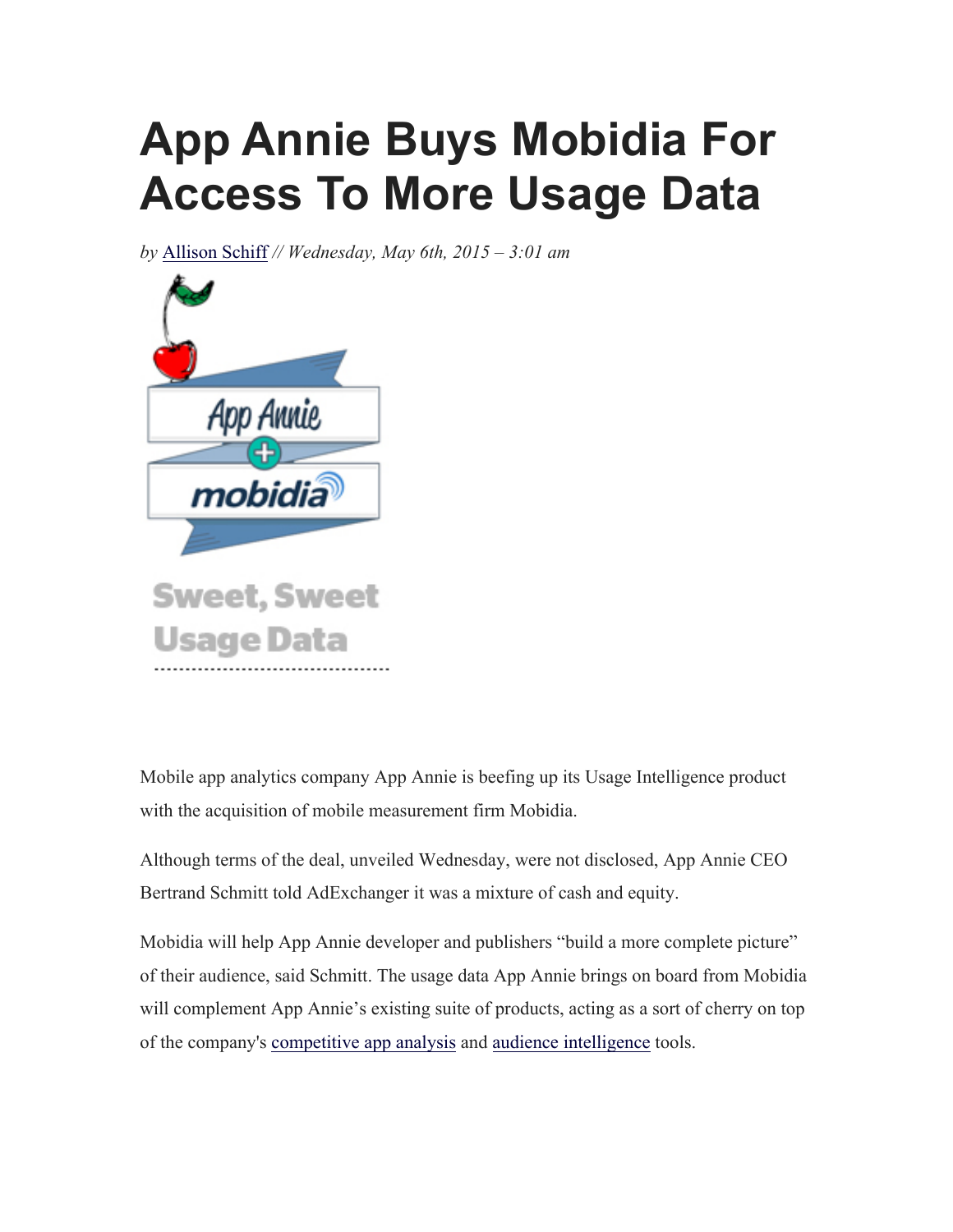"We're looking to provide a 360-degree view of the market," Schmitt said. "Developers start with the download and they hope to make money, but how much is their app being used? How long and how often? We weren't yet providing our clients with a product in the middle."

And it's something clients were asking for, he said.

"Usage data has been the No. 1 request from clients for quite some time now. It's also a proxy for other metrics. If you have usage numbers, you can predict how much potential your app has in terms of retention and monetization," Schmitt said. "Mobidia provides that from a sample of millions of users, including time spent, install penetration, frequency of use and in-app usage data."

According to Mobidia client Telefonica, usage data helps the telecom get a handle on "what customer value most," said Arizalet Tejero, Telefonica's global pricing director. "Our business is not only about selling [gigabytes], it's also about maximizing the customer engagement in terms of how they use that data."

Mobidia, whose other clients include Verizon, AT&T, Netflix, Skype, Twitter, King, Kik and Microsoft, tracks usage data across more than 200,000 iOS and Android apps in 60 countries.

The company's global footprint was a major part of what attracted App Annie, which pledged to spend a large portion of its recent \$55 million Series D funding round on international expansion. Asia is a particular focus.

As a former App Annie exec told AdExchanger in January when the round was announced, "Countries like Japan, China, Korea, for example – there's a lot of money there."

Mobidia is embedded in countries across Asia – Japan, China and Korea, included – as well as Latin America, Western Europe and the Middle East.